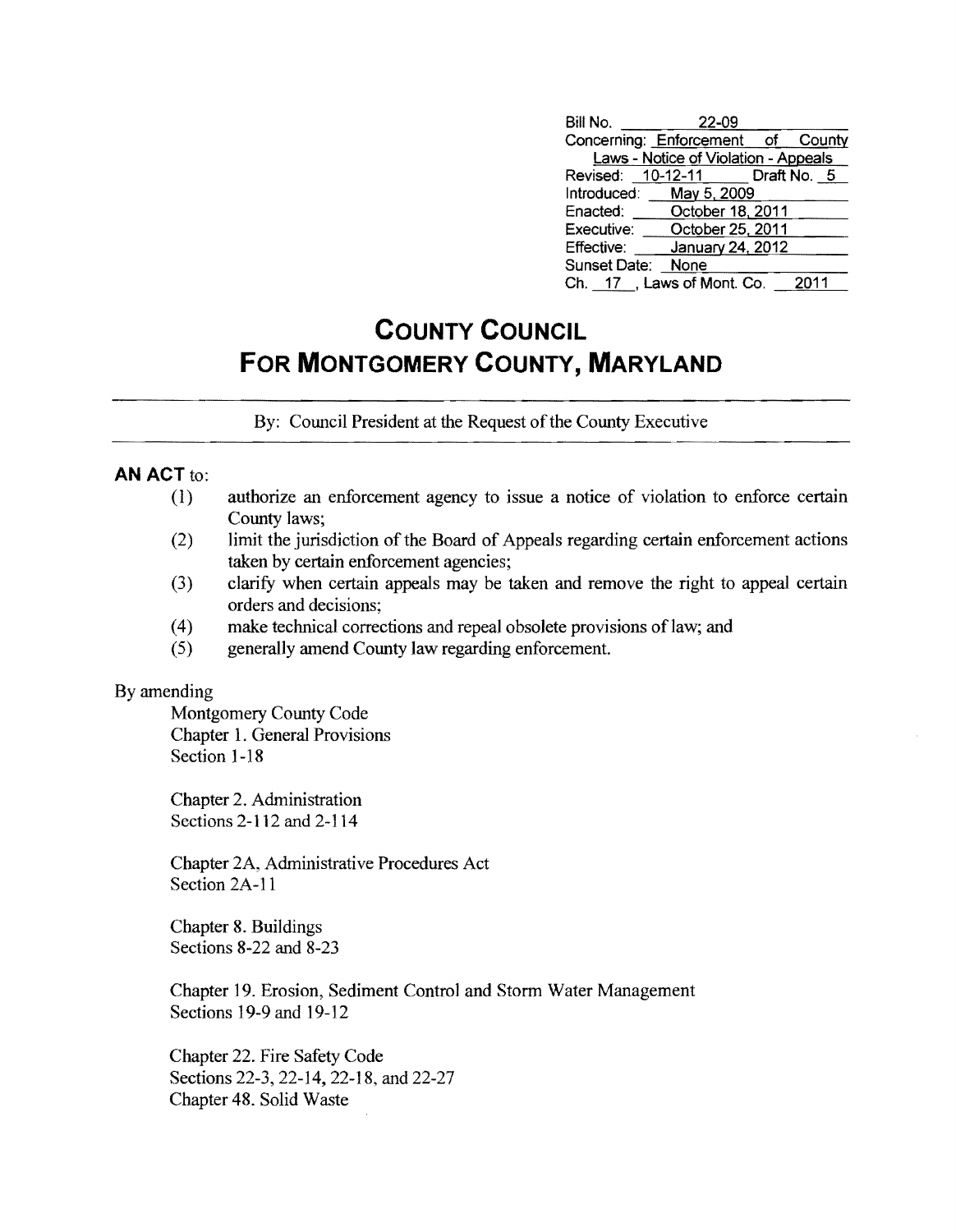Sections 48-26,48-27, and 48-28

Chapter 49. Streets and Roads Section 49-9

### By repealing

Montgomery County Code Chapter 22. Fire Safety Code Section 22-21

Chapter 58. Weeds Section 58-6

**Boldface** *Heading or defined term.*  **Underlining** *Added to existing law by original bill.*  **[Single boldface brackets]** *Deletedfrom existing law by original bill.*  Added by amendment. **[[Double boldface brackets]]** *Deleted from existing law or the bill by amendment.*   $Existing$  law unaffected by bill.

*The County Council for Montgomery County, Maryland approves the following Act:*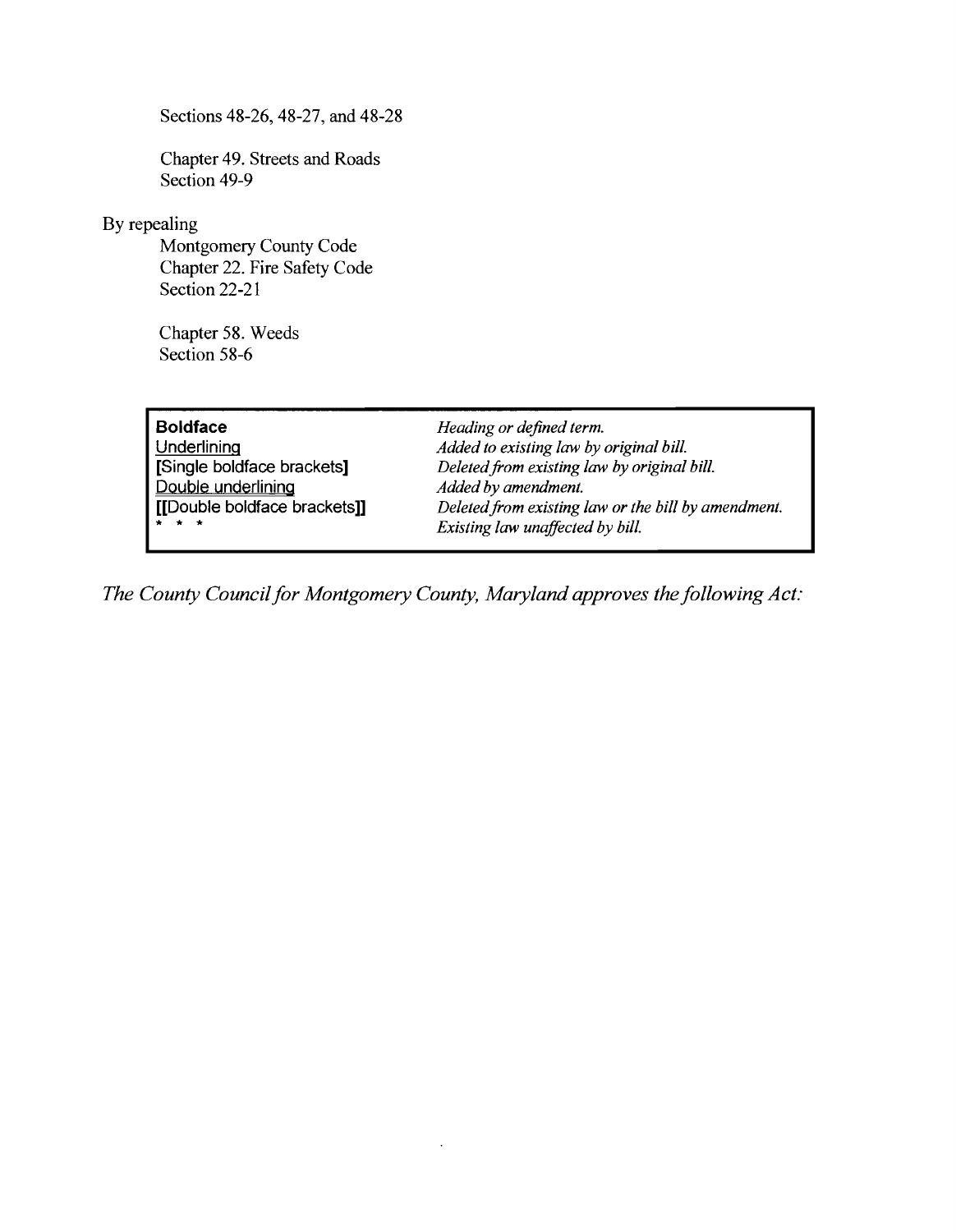| 1  |                               |                  |            | Sec. 1. Sections 1-18, 2-112, 2-114, 2A-11, 8-22, 8-23, 19-9, 19-12, 22-3, 22-                         |
|----|-------------------------------|------------------|------------|--------------------------------------------------------------------------------------------------------|
| 2  |                               |                  |            | 14, 22-18, 22-27, 48-26, 48-27, 48-28, 49-9, are amended and Sections 22-21 and                        |
| 3  | 58-6 are repealed as follows: |                  |            |                                                                                                        |
| 4  | $1-18.$                       |                  |            | <b>Enforcement procedures.</b>                                                                         |
| 5  |                               |                  |            | $\ast$<br>*<br>*                                                                                       |
| 6  | $\bigoplus$                   |                  |            | <i>Notice of Violation.</i>                                                                            |
| 7  |                               | (1)              |            | <u>An enforcement officer may issue a notice of violation before</u>                                   |
| 8  |                               |                  |            | issuing a citation.                                                                                    |
| 9  |                               | (2)              |            | A notice of violation must:                                                                            |
| 10 |                               |                  | (A)        | be in writing:                                                                                         |
| 11 |                               |                  | <u>(B)</u> | describe in general terms a remedial action which, if taken,                                           |
| 12 |                               |                  |            | will achieve compliance with County law;                                                               |
| 13 |                               |                  | $\circ$    | specify a reasonable time to perform any required remedial                                             |
| 14 |                               |                  |            | <u>action; and</u>                                                                                     |
| 15 |                               |                  | (D)        | inform the recipient that noncompliance with the required                                              |
| 16 |                               |                  |            | <u>remedial action is likely to result in the issuance of a civil</u>                                  |
| 17 |                               |                  |            | or criminal citation under subsection $(b)(1)$ which the                                               |
| 18 |                               |                  |            | enforce<br>enforcement<br>$\underline{\text{in}}$<br>with<br>agency<br>court<br>can<br>$\underline{a}$ |
| 19 |                               |                  |            | jurisdiction.                                                                                          |
| 20 |                               | $\left(3\right)$ |            | This subsection does not prevent an enforcement officer from:                                          |
| 21 |                               |                  | (A)        | <u>issuing a citation at any time, including after an</u>                                              |
| 22 |                               |                  |            | enforcement officer has issued a notice of violation under                                             |
| 23 |                               |                  |            | which time remains for remedial action to be taken; or                                                 |
| 24 |                               |                  | <u>(B)</u> | <u>pursuing any remedy under Section 1-20.</u>                                                         |
| 25 |                               |                  |            | <u>However, an enforcement officer may issue a citation before time</u>                                |
| 26 |                               |                  |            | remains to complete any required remedial action under the                                             |
|    |                               |                  |            |                                                                                                        |

 $\label{eq:2.1} \mathcal{L} = \mathcal{L} \left( \mathcal{L} \right) \left( \mathcal{L} \right)$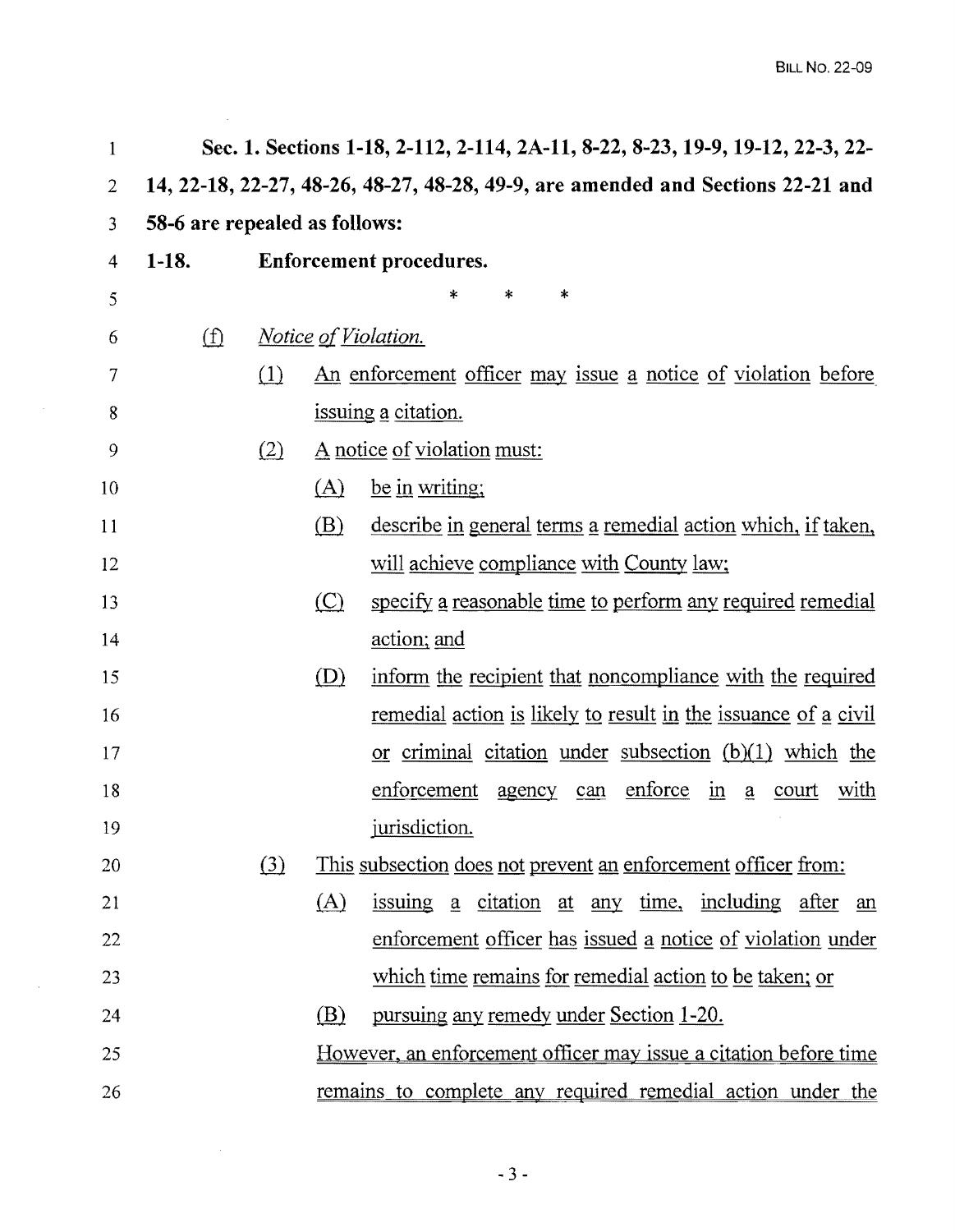| 27 |          |                  |                                          | notice of violation only if the violation presents a danger to        |
|----|----------|------------------|------------------------------------------|-----------------------------------------------------------------------|
| 28 |          |                  |                                          | public safety, health, or property.                                   |
| 29 |          | $\left(4\right)$ |                                          | A person may not appeal to the Board of Appeals a decision by         |
| 30 |          |                  |                                          | an enforcement officer to issue or decline to issue a notice of       |
| 31 |          |                  |                                          | violation under this subsection.                                      |
| 32 |          | (5)              |                                          | <u>This subsection does not apply if another County law expressly</u> |
| 33 |          |                  |                                          | allows an enforcement officer to issue a notice of violation or       |
| 34 |          |                  |                                          | warning before a citation is issued.                                  |
| 35 | $2-112.$ |                  | Jurisdiction.                            |                                                                       |
| 36 |          |                  |                                          | $\ast$<br>$\ast$<br>$\ast$                                            |
| 37 | (c)      |                  |                                          | The Board has the following appellate jurisdiction.                   |
|    |          | The              | $\lceil board \rceil$<br>Board must hear | Those appeals involve:                                                |
|    |          | appeal<br>under: | and decide each<br>taken                 |                                                                       |
|    |          |                  | $\ast$<br>$\ast$                         | $\ast$                                                                |
|    |          |                  | Section 22-21                            | Fire safety orders]                                                   |
|    |          |                  | Section 22-21                            | Fire safety licenses and permits                                      |
|    |          |                  |                                          | $\ast$<br>*<br>*                                                      |
|    |          |                  | [Chapter 27A]                            | Individual water supply and sewage disposal<br>systems                |
|    |          |                  | $\ast$<br>$*$                            | $\ast$                                                                |
|    |          |                  | Section 48-28                            | [Removal of solid waste and weeds] Permits and<br>licensing           |
|    |          |                  | [Section 49-16]                          | of obstructions to<br>Removal<br>vision<br>along<br>highways          |

 $\cdot$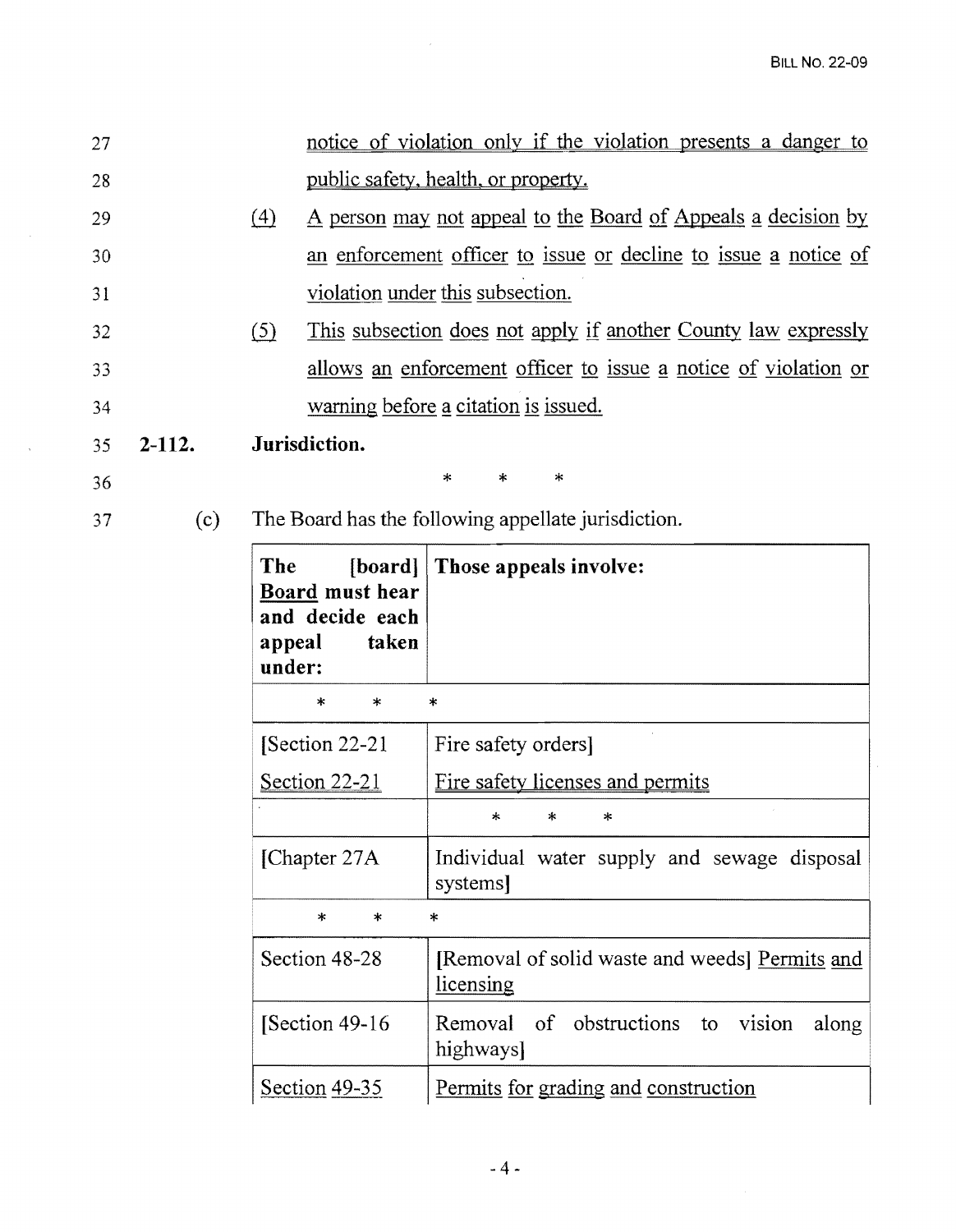|    | Section 49-36    | Permit conditions and procedures                                     |
|----|------------------|----------------------------------------------------------------------|
|    | [Section 49-39A] | Grading and construction of roads, sidewalks,<br>and curbs]          |
|    |                  | $\ast$<br>$\star$<br>$\ast$                                          |
|    | Section 58-6     | Weed removal                                                         |
|    | Chapter 59       | decided<br>Special<br>exceptions<br><b>Hearing</b><br>by<br>Examiner |
| 38 |                  | $\ast$<br>$\star$<br>$\ast$                                          |

### 39 **2-114. Appeals from decisions.**

40 [Any decision by the county board of appeals may, within thirty (30) days 41 after the decision is rendered, be appealed by any person aggrieved by the decision of 42 the board and a party to the proceeding before it, to the circuit court for the county 43 which shall have power to affirm the decision of the board, or if such decision is not 44 in accordance with law, to modify or reverse such decision, with or without 45 remanding the case for rehearing as justice may require. Whenever any such appeal 46 is taken a copy thereof shall be served on the board by the clerk of the court and the 47 board shall promptly give notice of the appeal to all parties to the proceeding before 48 it and shall, within the time limit prescribed by the Maryland Rules of Procedure, file 49 with the court the originals or certified copies of all papers and evidence presented to 50 the board in the proceeding before it, together with a copy of its opinion which shall 51 include a statement of the facts found and the grounds for its decision. Any party to 52 the proceeding in the circuit court aggrieved by the decision of the court may appeal 53 from such decision to the court of appeals within thirty (30) days from the date 54 thereof. The review proceedings provided by this section shall be exclusive.]

55 (a) If a party in a matter adjudicated by the Board of Appeals is aggrieved 56 by a final decision of the Board in the matter, the party may seek 57 judicial review of the decision in the Circuit Court under the applicable

 $-5 -$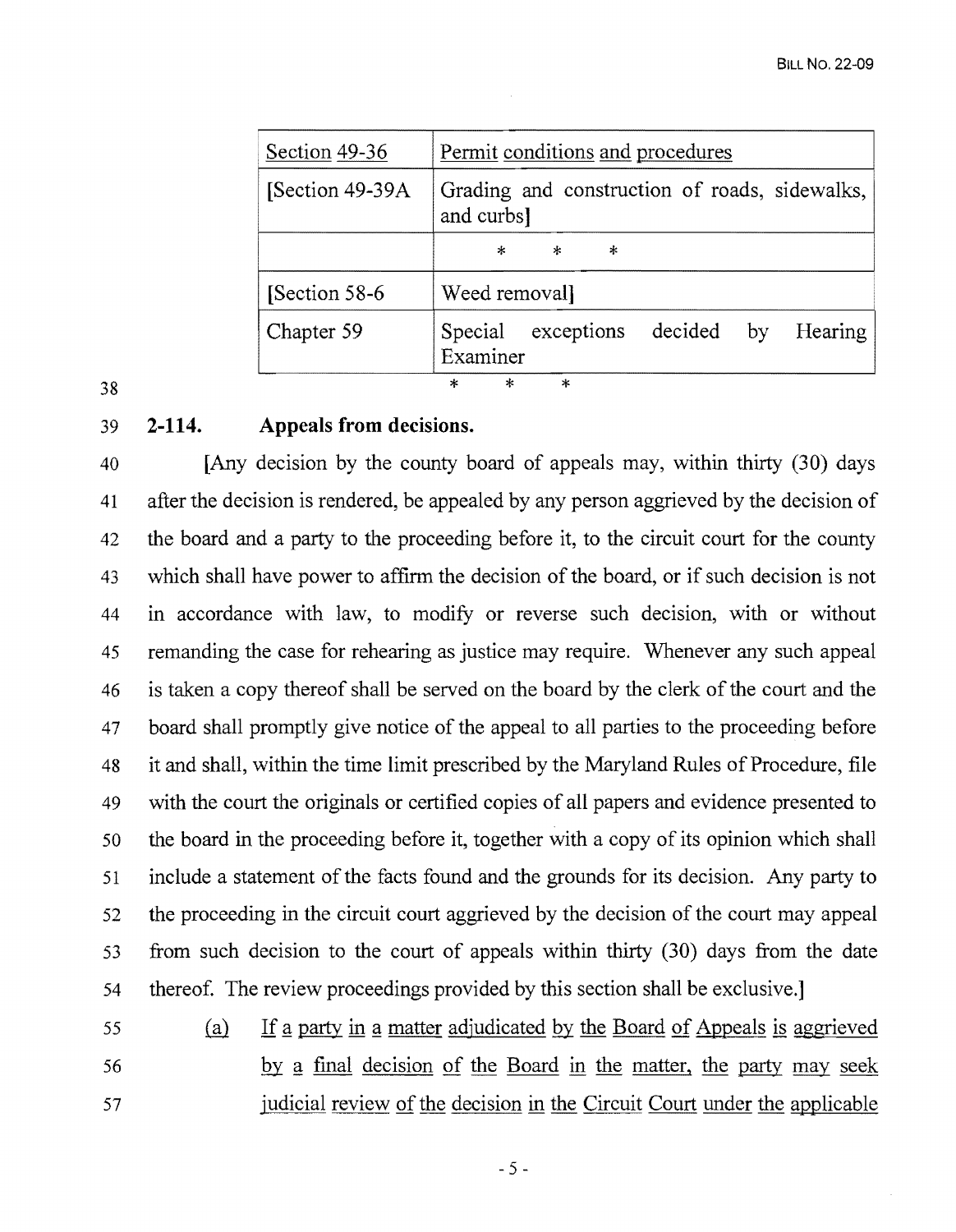58 Maryland Rules of Procedure governing judicial review of 59 administrative agency decisions. A party aggrieved by the decision of 60 the Circuit Court may appeal that decision to the Court of Special 61 Appeals.

62 (b) Unless the court reviewing the Board's decision orders a stay, the 63 decision remains in effect pending a final decision of the court.

64 **2A-l1. Judicial review.** 

65 [Any party aggrieved by a final decision in a case governed by this article, 66 whether such decision is affirmative or negative in form, may appeal said decision 67 to the circuit court for Montgomery County, Maryland, in accord with the 68 provisions of the Maryland Rules of Procedure governing administrative appeals. 69 Said court shall have the power to affirm, reverse or modify the decision or remand 70 the case for further proceedings as justice may require. The filing of such appeal 71 shall not stay the order of the hearing authority. Any party to the proceeding in the 72 circuit court may appeal from such decision to the appellate courts of Maryland 73 pursuant to applicable provisions of the Maryland Rules of Procedure.

- 74 (a) A party aggrieved by a final decision in a case governed by this 75 Article may seek judicial review of the decision in the Circuit Court <sup>76</sup>under the applicable Maryland Rules of Procedure governing judicial 77 review of administrative agency decisions. A party aggrieved by the 78 decision of the Circuit Court may appeal that decision to the Court of 79 Special Appeals.
- 80 (hl Unless the court reviewing the decision of the hearing authority orders 81 6 81 81 a stay, the hearing authority's decision remains in effect pending a 82 final decision of the court.
- 83 **8-22. Violations.**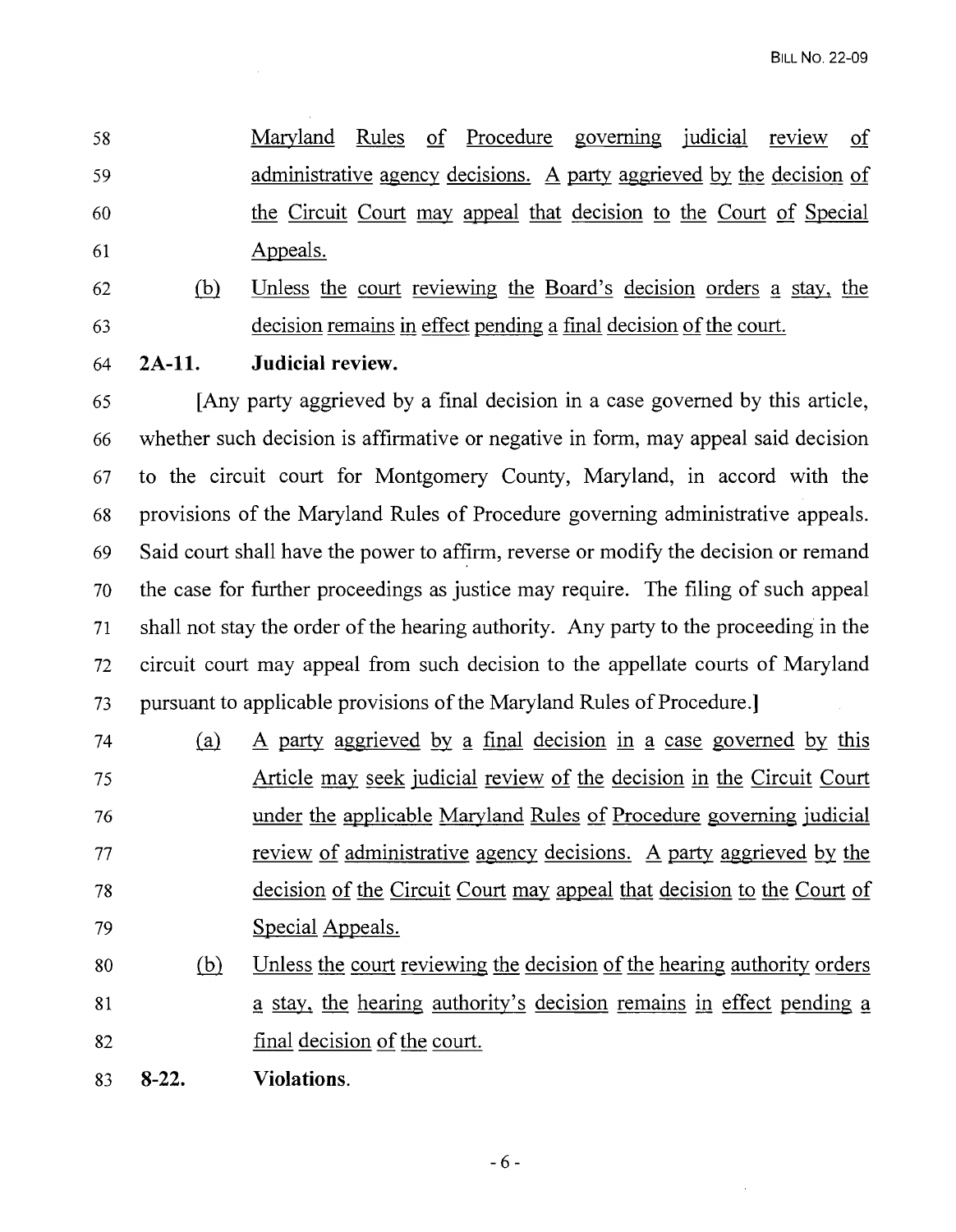- 84 [(a) *Notice of violation.* The director shall serve a notice or order on the 85 person responsible for the erection, construction, alteration, extension, 86 repair, use or occupancy of a building or structure in violation of the 87 provisions of this chapter or any other applicable federal, state or local 88 law or regulation or in violation of a detail statement or a plan 89 approved thereunder or in violation of a permit or certificate issued 90 under the provisions of this chapter; and such order shall direct the 91 discontinuance of the illegal action or condition and the abatement of 92· the violation.1
- 93 [(b) *Prosecution ofviolation.* If the violation cited in the notice or order is 94 not abated within the period set forth in said notice or order, the 95 director may institute the appropriate proceeding at law or in equity to 96 restrain, correct or abate such violation or to require the removal or 97 termination of the unlawful use of the building or structure in 98 violation of the provisions of this chapter or of the order or direction 99 made pursuant thereto.)
- 100 **[(c)** *Violation penalties.* Any person who violates a provision of this 101 chapter or fails to comply with any of the requirements thereof or who 102 erects, constructs, alters or repairs a building or structure in violation 103 of an approved plan or who refuses, ignores or violates an order of the 104 director or a condition of permit or certificate issued under the 105 provisions of this chapter shall be subject to punishment for a class A 106 violation as set forth in section 1-19 of chapter 1 of the County Code. 107 Each day a violation continues to exist shall constitute a separate 108 offense.]
- 109 A person has committed a class A violation if the person violates any 110 provision of this Chapter or another applicable federal, state, or County law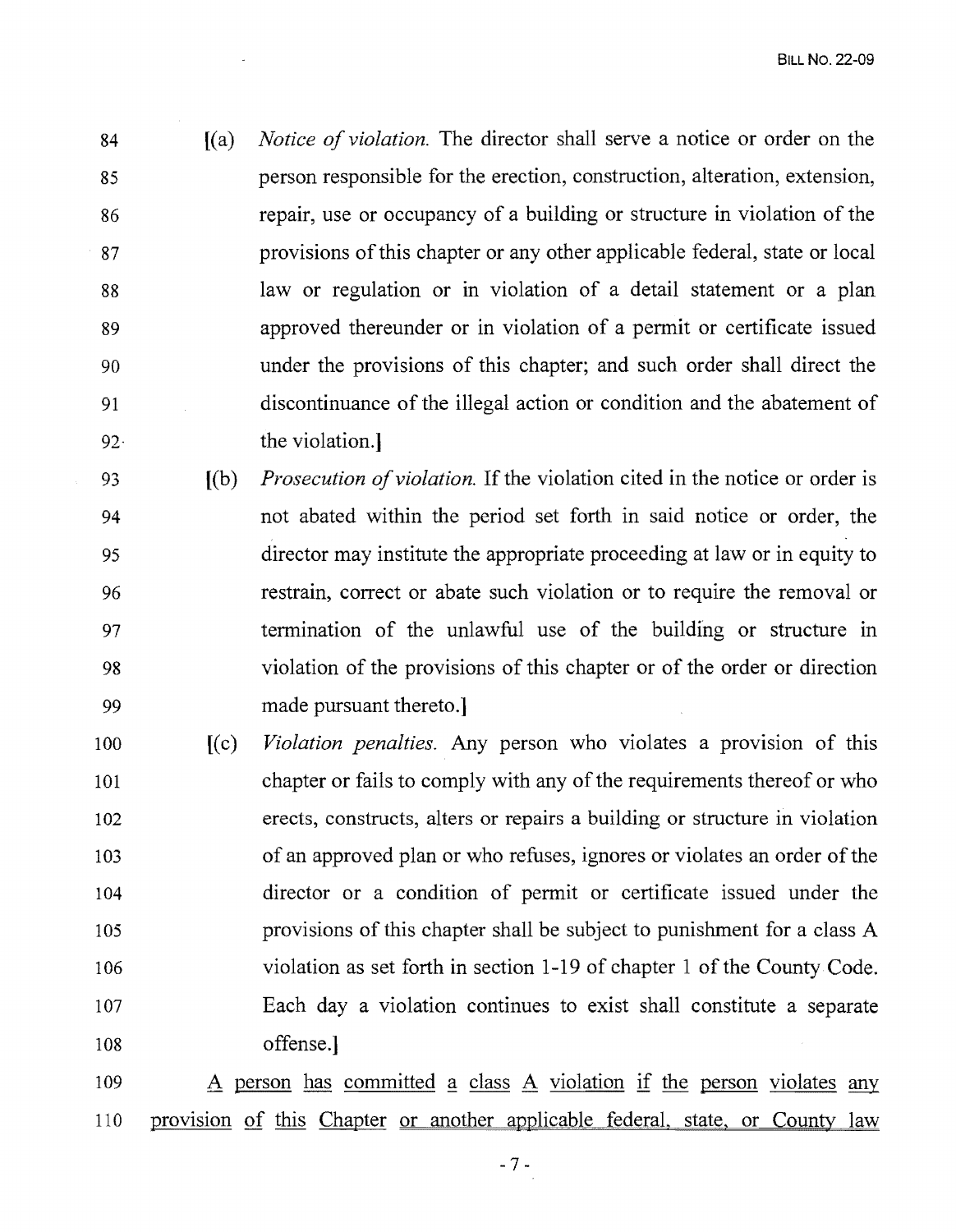III regulating an aspect of building construction which the Department enforces, 112 including:

- 113 (a) building, altering, or repairing a building or structure in violation of an 114 approved plan; or
- 115 (hl violating an order of the Director or any condition of an approved plan, 116 commit, or certificate issued under this Chapter.

## 117 8-23 [Board of appeals] Appeals.

- 118 (a) Any person aggrieved by the issuance, denial, renewal, amendment, 119 **Supension**, or revocation of a permit, [or any other decision or order of 120 the Department or the issuance or revocation of a stop work order. 121 under this Chapter may appeal to the County Board of Appeals within 122 30 days after the permit is issued, denied, renewed, amended, 123 suspended, or revoked [,or the order or decision is issued] or the stop 124 work order is issued or revoked. A person may not appeal any other 125 order of the Department, [[including a decision to issue or rescind a stop 126 work order]] and may not appeal an amendment of a permit if the 127 amendment does not make a material change to the original permit. A 128 person must not contest the validity of the original permit in an appeal 129 of an amendment or a stop work order.
- 130 (b) After notice and hearing, the Board may affIrm, remand, modify, or 131 reverse the [order or decision] action of the Department.
- 132 (c) Any party may [[appeal]] seek judicial review ofa decision of the Board 133 **[[to the Circuit Court]] under Section 2-114.**

134 19-9. Permit revocation or suspension; stop work order.

135 **\*** \* \* \*

136 (f) This Section [must not be interpreted as restricting] does not restrict the 137 Department from proceeding directly with any available alternative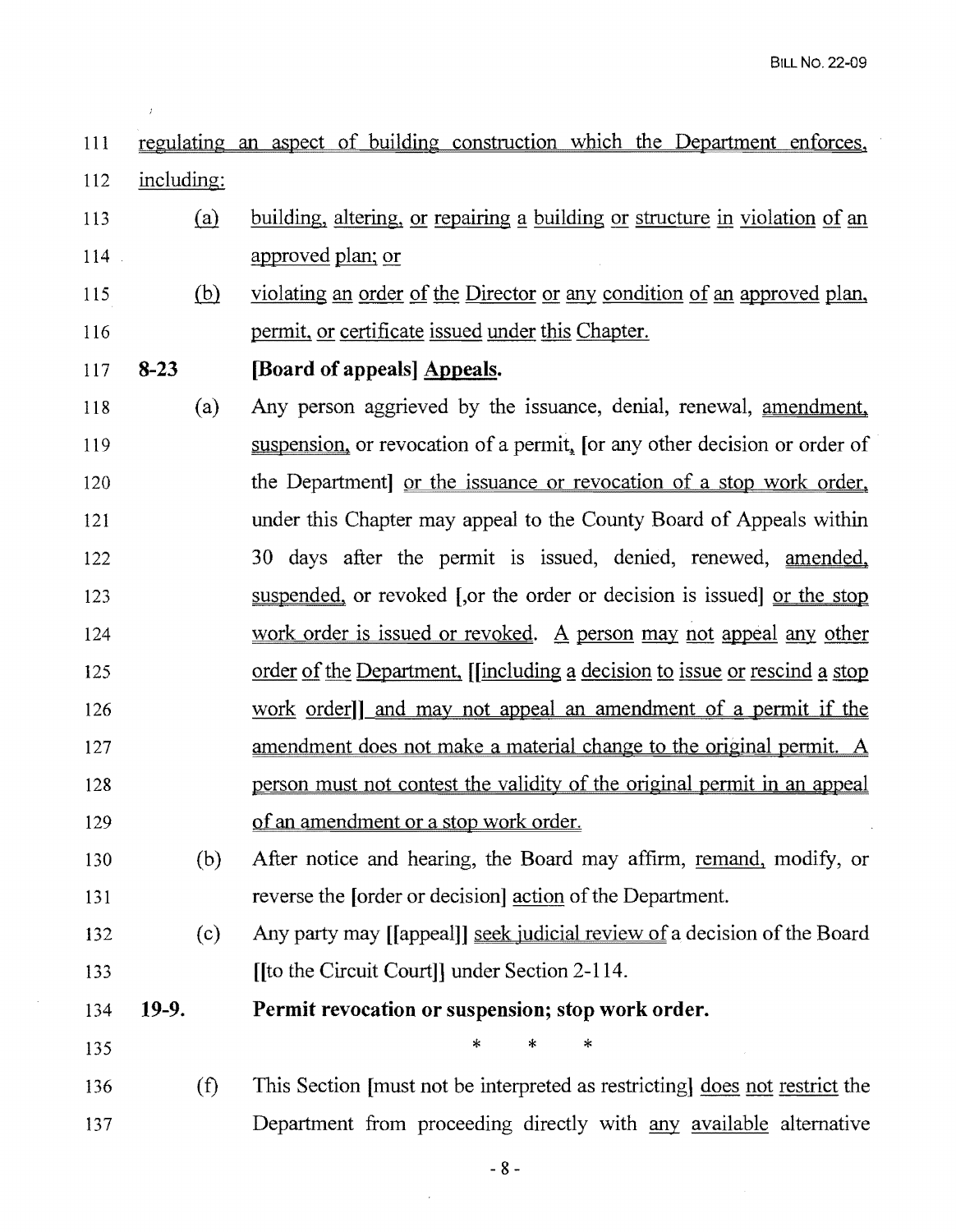| 138 |            | enforcement procedures under [section 19-19 of this chapter] Section                               |
|-----|------------|----------------------------------------------------------------------------------------------------|
| 139 |            | $19-69$ .                                                                                          |
| 140 |            | $\ast$<br>$\ast$<br>*                                                                              |
| 141 | $19-12.$   | Inspections.                                                                                       |
| 142 |            | $\ast$<br>$\ast$<br>$\ast$                                                                         |
| 143 | <u>(h)</u> | <u>This Section does not restrict the Department from proceeding directly</u>                      |
| 144 |            | with any available alternative enforcement procedure under Section 19-                             |
| 145 |            | $\underline{69}$ .                                                                                 |
| 146 | $22-3.$    | <b>Construction and scope of Chapter.</b>                                                          |
| 147 |            | ∗<br>∗<br>∗                                                                                        |
| 148 | (e)        | [Nothing in this chapter shall be construed as rendering] This Chapter                             |
| 149 |            | does not render any other applicable [laws] law or regulation invalid.                             |
| 150 |            | [In any situation where] If a conflict [exists] $\frac{arises}{\text{sees}}$ between [a provision] |
| 151 |            | of this [chapter] Chapter and another [code] <u>law</u> or regulation, the fire                    |
| 152 |            | marshal and [appropriate] the head of the agency responsible for                                   |
| 153 |            | enforcing the conflicting [code shall determine in concert] law or                                 |
| 154 |            | regulation must agree which [provisions shall apply] applies. [Conflicts                           |
| 155 |            | which are unreconcilable shall If they cannot agree, any remaining                                 |
| 156 |            | conflict must be referred to the [director of the department of fire and                           |
| 157 |            | rescue services] Fire Chief. The decision of the [director of fire and                             |
| 158 |            | rescue services] Fire Chief in any matter relating to fire safety [shall be]                       |
| 159 |            | is final, except that any person aggrieved by such decision shall have                             |
| 160 |            | the right to appeal to the county board of appeals in accordance with                              |
| 161 |            | chapter 2 of the County Code]. Within [thirty $(30)$ ] $\frac{30}{20}$ days [following]            |
| 162 |            | the discovery of after any [serious] remaining conflict has been                                   |
| 163 |            | resolved, the [director] Fire Chief and the head of the agency                                     |
| 164 |            | responsible for enforcing the conflicting [code shall] <u>law or regulation</u>                    |

 $\mathcal{L}^{\text{max}}_{\text{max}}$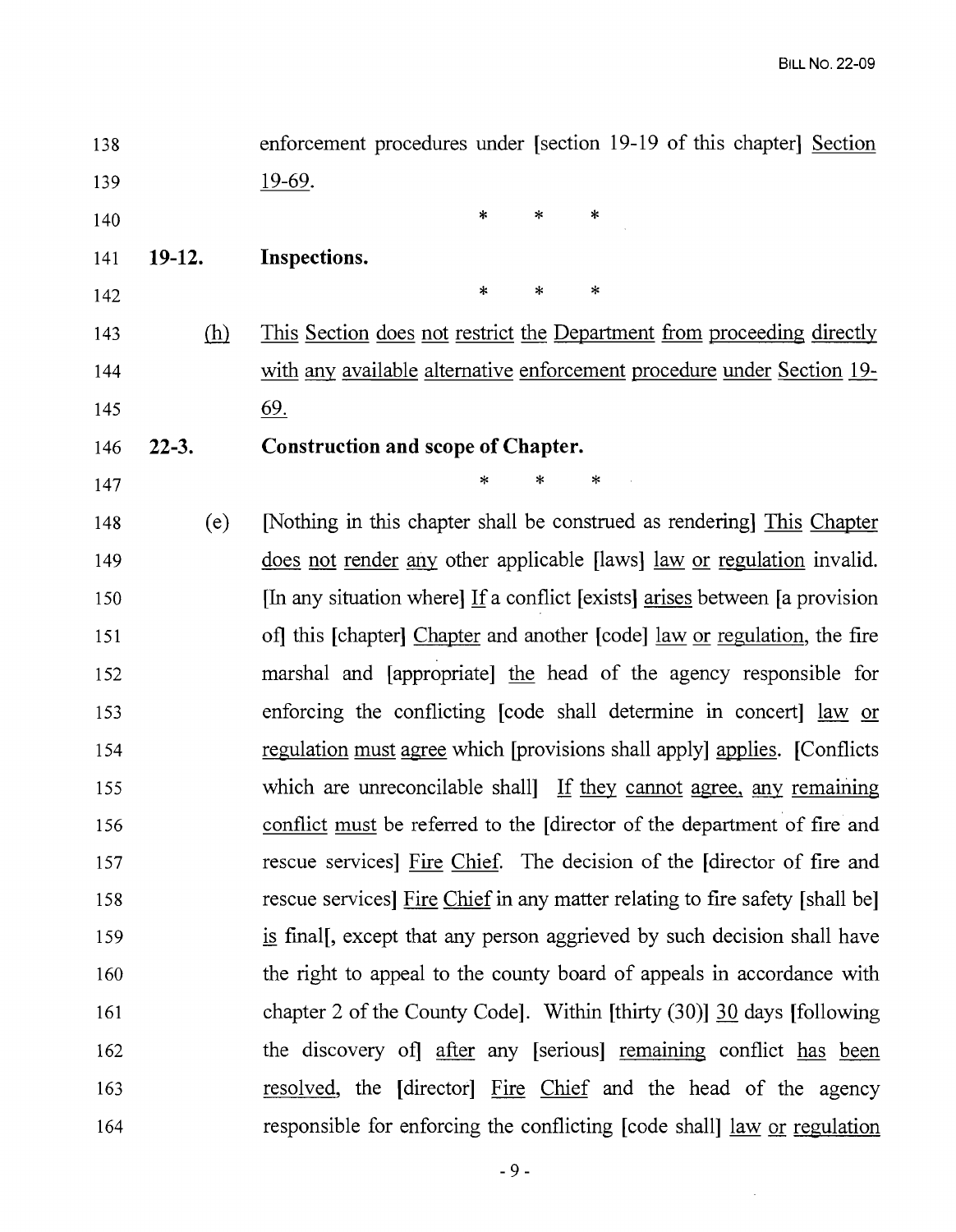165 must forward to the [county executive] County Executive a joint 166 **Interpreterate Frequeno** [recommendations for the removal of] proposal to amend a law or 167 regulation to eliminate the conflict [from the County Code or the 168 regulations adopted pursuant thereto].

## 169 22-14. [Standards adopted] National standards.

170 [The following codes, standards and model laws, published by the National 171 Fire Protection Association, International, 470 Atlantic Avenue, Boston, 172 Massachusetts 02210, in Volumes 1-10 and Volume 16 of the sixteen-volume set 173 of National Fire Codes, are adopted in their entirety in these regulations except as 174 herein set forth. The text of these adopted codes, standards and model laws shall 175 be fully enforceable as other regulations adopted under the provisions of this 176 chapter as if the same were incorporated and set forth at length therein. The dates 177 or additions of the individual codes and standards shall be as listed in the National 178 Fire Codes of the National Fire Protection Association, more specifically, the 1978 179 edition thereof. The codes, standards and model laws adopted pursuant to these 180 regulations shall not waive any provision of this chapter nor be less restrictive than 181 its provisions.

| NFPA<br><u>No.</u> | Code Standards                                                                              |
|--------------------|---------------------------------------------------------------------------------------------|
| 32                 | <b>Standard for Drycleaning Plants</b>                                                      |
| 88A                | <b>Standard for Parking Structures</b>                                                      |
| 88B                | <b>Standard for Repair Garages</b>                                                          |
| 101                | Code for Life Safety from Fire in Building and Structures                                   |
| 102                | Standard for Tents, Grandstands and Air-Supported Structures Used<br>for Places of Assembly |
| 501A               | Standards for Installation of Mobile Homes                                                  |
| 1122L              | Code for Unmanned Rockets                                                                   |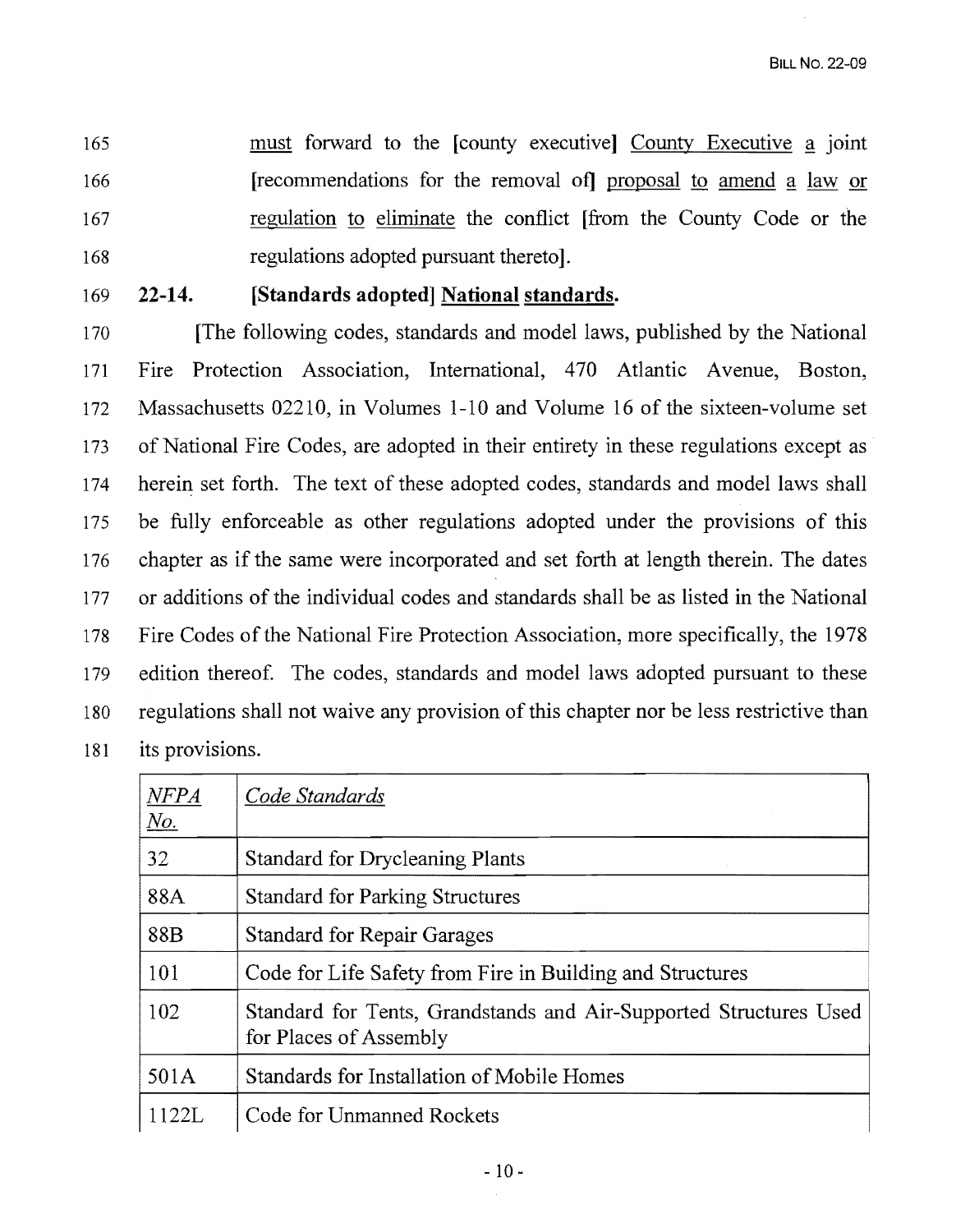| $\it{NFPA}$<br><u>No.</u>          | <u>Engineering Practice Standards Flammable and Combustible Liquids</u>                              |
|------------------------------------|------------------------------------------------------------------------------------------------------|
| 30                                 | Flammable and Combustible Liquids Code                                                               |
| 321                                | Standard on Basic Classification of Flammable and Combustible<br>Liquids                             |
| 327                                | Standard Procedures for Cleaning and Safeguarding Small Tanks and<br>Containers                      |
| 385                                | Recommended Regulatory Standards<br>for<br>Tank Vehicles<br>for<br>Flammable and Combustible Liquids |
| 386                                | Standard for Portable Shipping Tanks                                                                 |
| $\it{NFPA}$<br><u>No.</u>          | <b>Flammable Gasses</b>                                                                              |
| 50                                 | Standard for Bulk Oxygen Systems at Consumer Sites                                                   |
| 50A                                | Standard for Gaseous Hydrogen Systems at Consumer Sites                                              |
| 50B                                | Standard for Liquefied Hydrogen Systems at Consumer Sites                                            |
| 56A                                | Standard for the Use of Inhalation Anesthetics (Flammable and<br>Nonflammable)                       |
| 56B                                | Standard for Inhalation Therapy                                                                      |
| 56 <sub>D</sub>                    | Standard for Hyperbaric Facilities                                                                   |
| 56E                                | Standard for Hypobaric Facilities                                                                    |
| 56F                                | Standard for Nonflammable Medical Gas Systems                                                        |
| 58                                 | Standard for Storage and Handling of Liquefied Petroleum Gases                                       |
| 59                                 | Standard for the Storage and Handling of Liquefied Petroleum Gases<br>at Utility Gas Plants          |
| 59A                                | Standard for the Production, Storage and Handling of Liquefied<br>Natural Gas (LNG)                  |
| $\emph{NFPA}$<br>$\underline{No.}$ | <b>Hazardous Materials and Processes</b>                                                             |

 $\label{eq:2.1} \frac{1}{\sqrt{2\pi}}\int_{0}^{\infty}\frac{1}{\sqrt{2\pi}}\left(\frac{1}{\sqrt{2\pi}}\right)^{2\alpha} \frac{1}{\sqrt{2\pi}}\frac{1}{\sqrt{2\pi}}\frac{1}{\sqrt{2\pi}}\frac{1}{\sqrt{2\pi}}\frac{1}{\sqrt{2\pi}}\frac{1}{\sqrt{2\pi}}\frac{1}{\sqrt{2\pi}}\frac{1}{\sqrt{2\pi}}\frac{1}{\sqrt{2\pi}}\frac{1}{\sqrt{2\pi}}\frac{1}{\sqrt{2\pi}}\frac{1}{\sqrt{2\pi}}\frac{1}{\sqrt{2\pi}}$ 

 $\sim 10^{-1}$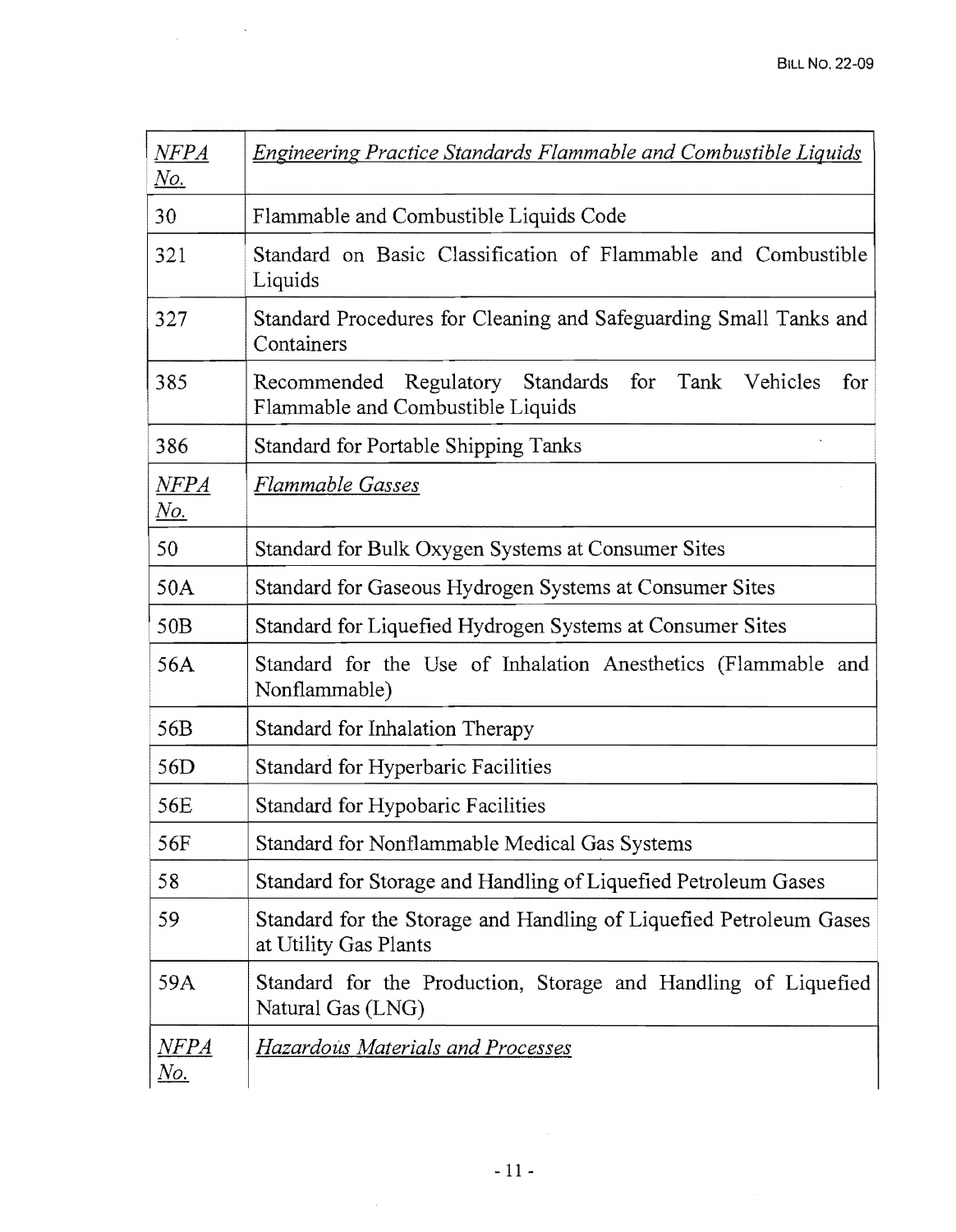| 33                        | Standard for Spray Finishing Using Flammable and Combustible<br>Materials                               |
|---------------------------|---------------------------------------------------------------------------------------------------------|
| 34                        | Standard for Dip Tanks Containing Flammable or Combustible<br>Liquids                                   |
| 35                        | Standard for the Manufacture of Organic Coatings                                                        |
| $\it{NFPA}$<br><u>No.</u> | Hazardous Materials and Processes                                                                       |
| 40                        | Standard for the Storage and Handling of Cellulose Nitrate Motion<br>Picture Film                       |
| 40 <sub>E</sub>           | Code for the Storage of Pyroxylin Plastic                                                               |
| 43A                       | Code for the Storage of Liquid and Solid Oxidizing Materials                                            |
| 43C                       | Code for the Storage of Gaseous Oxidizing Materials                                                     |
| 43D                       | Code for the Storage of Pesticides in Portable Containers                                               |
| 51                        | Standard for the Installation and Operation of Oxygen Fuel Gas<br>Systems for Welding and Cutting       |
| 51B                       | Standard for Fire Prevention in Use of Cutting and Welding Processes                                    |
| 56C                       | Safety Standard for Hospital Laboratories                                                               |
| 57                        | Standard for Fumigation                                                                                 |
| 490                       | Code for the Storage of Ammonium Nitrate                                                                |
| 495                       | Code for the Manufacturing, Transportation, Storage and Use of<br><b>Explosive Materials</b>            |
| 654                       | Standard for the Prevention of Dust Explosions in the Plastics<br>Industry                              |
| NFPA<br><u>No.</u>        | <b>Transportation</b>                                                                                   |
| 407                       | Standard for Aircraft Fuel Servicing                                                                    |
| 505                       | Standard for Type Designations, Areas of Use, Maintenance and<br>Operation of Powered Industrial Trucks |

 $\sim 10^6$ 

 $\mathcal{L}_{\mathcal{L}}$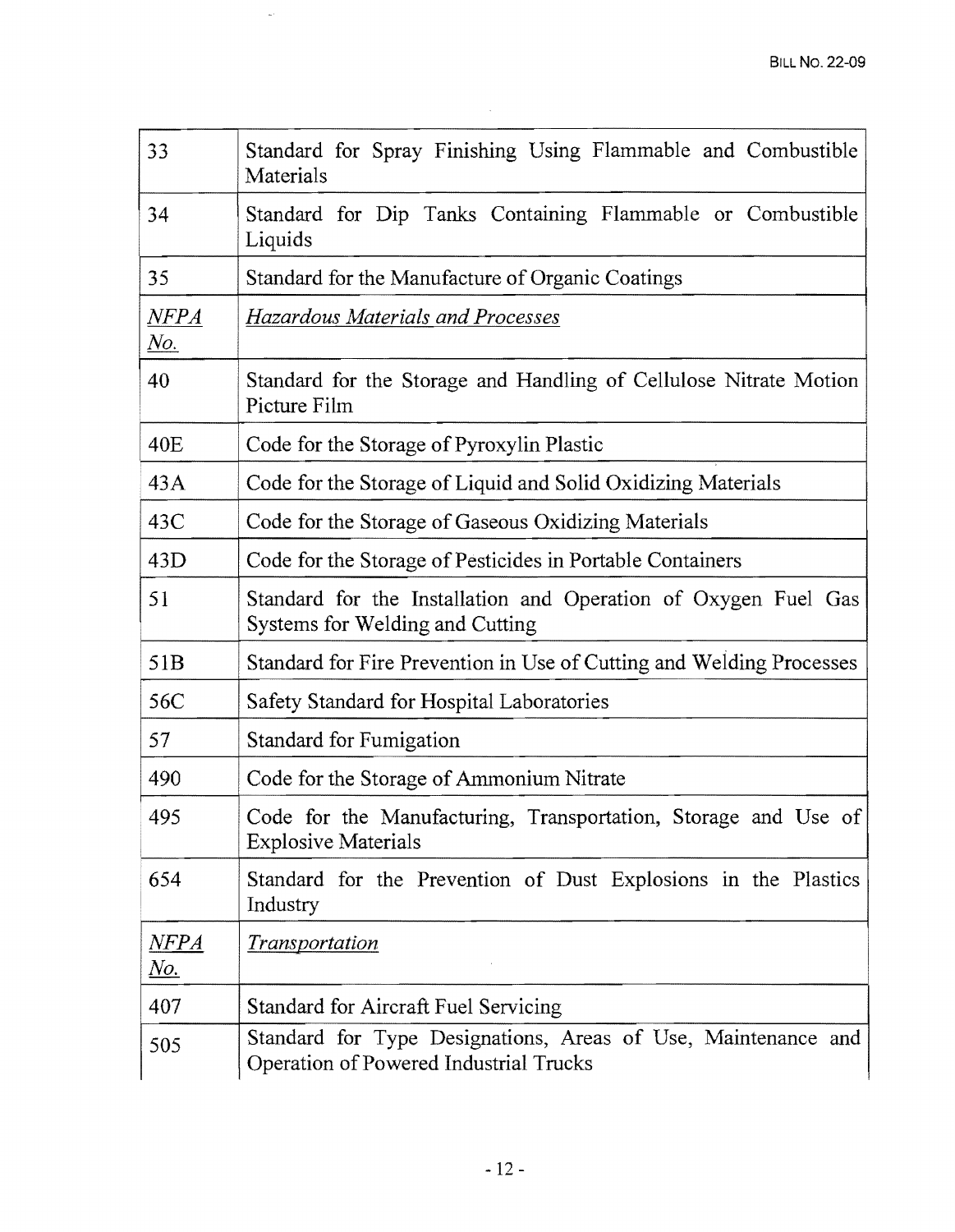$\mathcal{L}_{\mathrm{eff}}$ 

| $\overline{NFPA}$<br><u>No.</u>                           | <b>Fire Extinguishing Systems</b>                                                             |
|-----------------------------------------------------------|-----------------------------------------------------------------------------------------------|
| 11                                                        | Standard for Foam Extinguishing Systems                                                       |
| 11A                                                       | Standard for High Expansion Foam Systems (Expansion Ratios from<br>100:1 to $1000:1$ )        |
| 11B                                                       | Standard on Synthetic Foam and Combined Agent Systems                                         |
| 12                                                        | Standard on Carbon Dioxide Extinguishing Systems                                              |
| 12A                                                       | Standard on Halongenated Fire Extinguishing Agent Systems – Halon<br>1301                     |
| $\emph{NFPA}$<br><u>No.</u>                               | <b>Fire Extinguishing Systems</b>                                                             |
| 12B                                                       | Standard on Halongenated Fire Extinguishing Agent Systems – Halon<br>1211                     |
| 13                                                        | Standard for the Installation of Sprinkler Systems                                            |
| 14                                                        | Standard for the Installation of Standpipes and Hose Systems                                  |
| 15                                                        | Standard for Water Spray Fixed Systems for Fire Protection                                    |
| 16                                                        | Standard for the Installation of Foam-Water Sprinkler Systems and<br>Foam-Water Spray Systems |
| 17                                                        | Standard for Dry Chemical Extinguishing Systems                                               |
| 20                                                        | Standard for Installation of Centrifugal Fire Pumps                                           |
| 24                                                        | <b>Standard for Outside Protection</b>                                                        |
| 75                                                        | Standard for the Protection of Electronic Commuter/Data Processing<br>Equipment               |
| <u>NFPA</u><br>$\underline{\underline{N}\underline{o}}$ . | <u>Portable Fire Extinguishers</u>                                                            |
| 10                                                        | Standard for the Installation of Portable Fire Extinguishers                                  |
| $\overline{MFPA}$<br><u>No.</u>                           | <u>Fire Warning Systems</u>                                                                   |

 $\label{eq:2.1} \frac{1}{\sqrt{2}}\int_{\mathbb{R}^3} \frac{1}{\sqrt{2}}\left(\frac{1}{\sqrt{2}}\right)^2\left(\frac{1}{\sqrt{2}}\right)^2\left(\frac{1}{\sqrt{2}}\right)^2\left(\frac{1}{\sqrt{2}}\right)^2\left(\frac{1}{\sqrt{2}}\right)^2\left(\frac{1}{\sqrt{2}}\right)^2.$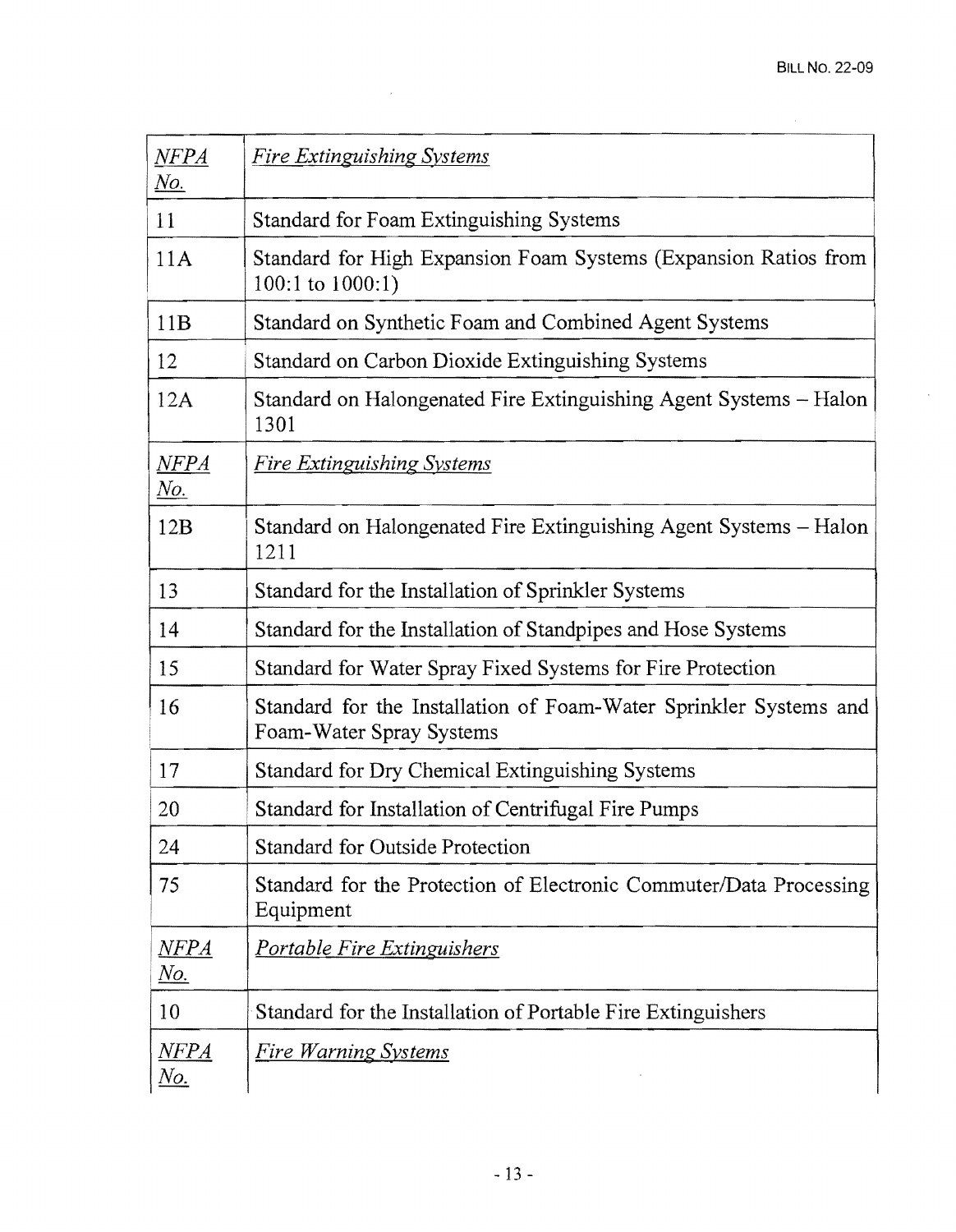| 71                        | Standard for the Installation, Maintenance and Use of Central Station<br>Protective Signaling Systems for Guard, Fire Alarm and Supervisory<br>Service          |
|---------------------------|-----------------------------------------------------------------------------------------------------------------------------------------------------------------|
| 72A                       | Standard on Installation, Maintenance and Use of Local Protective<br>Signaling Systems for Watchmen, Fire Alarm and Supervisory<br>Service                      |
| 72B                       | Standard for the Installation, Maintenance and Use of Auxiliary<br>Protective Signaling Systems for Fire Alarm Service                                          |
| 72C                       | Standard for the Installation, Maintenance and Use of Remote Station<br>Protective Signaling Systems                                                            |
| NFPA<br><u>No.</u>        | <b>Fire Warning Systems</b>                                                                                                                                     |
| 72D                       | Standard for the Installation, Maintenance and Use of Proprietary<br>Protective Signaling Systems for Watchmen, Fire Alarm<br>and<br><b>Supervisory Service</b> |
| <b>72E</b>                | <b>Standard for Automatic Fire Detectors</b>                                                                                                                    |
| 74                        | Standard for the Installation, Maintenance and Use of Household Fire<br>Warning Equipment                                                                       |
| $\it{NFPA}$<br><u>No.</u> | <u>Storage</u>                                                                                                                                                  |
| 81                        | Standard for Fur Storage, Fumigation and Cleaning                                                                                                               |
| 231                       | Standard for Indoor General Storage                                                                                                                             |
| 231B                      | Standard for Storage of Cellular Rubber and Plastic Materials                                                                                                   |
| 231C                      | Standard for Rack Storage of Materials                                                                                                                          |
| 232                       | Standard for the Protection of Records                                                                                                                          |
| NFPA<br><u>No.</u>        | <b>Building Construction and Facilities</b>                                                                                                                     |
| 31                        | Standard for Oil Burning Equipment                                                                                                                              |
| 37                        | Standard for Stationary Combustion Engines and Gas Turbines                                                                                                     |
| 54                        | National Fuel Gas Code                                                                                                                                          |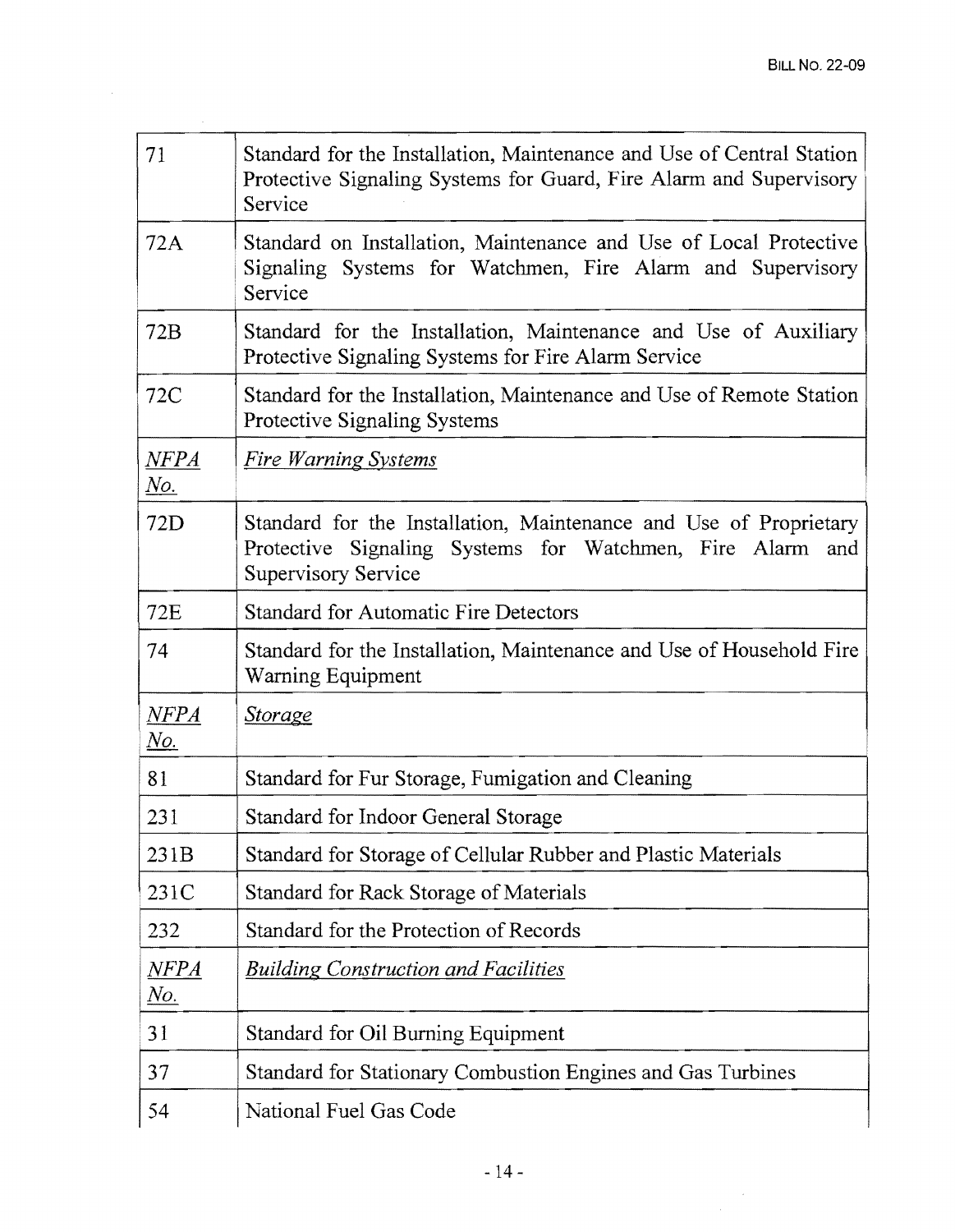| 80                     | Standard for Fire Doors and Windows                                                                                              |  |  |
|------------------------|----------------------------------------------------------------------------------------------------------------------------------|--|--|
| 82                     | Standard for Rubbish Handling and Incinerators                                                                                   |  |  |
| 86A                    | Standard for Ovens and Furnaces, Design, Location and Equipment                                                                  |  |  |
| 86B                    | Standard for Industrial Furnaces, Design, Location and Equipment                                                                 |  |  |
| 90A                    | Standard for the Installation of Air Conditioning and Ventilating<br><b>Systems</b>                                              |  |  |
| 91                     | Standard for the Installation of Blower and Exhaust Systems for Dust,<br>Stock, Vapor Removal or Conveying                       |  |  |
| 96                     | Standard for the Installation of Equipment for the Removal of Smoke<br>and Grease-Laden Vapors from Commercial Cooking Equipment |  |  |
| $\Delta MFA$<br>$N$ o. | <b>Building Construction and Facilities</b>                                                                                      |  |  |
| 211                    | Standard for Chimneys, Fireplaces and Vents                                                                                      |  |  |
| 241                    | Standard for Safeguarding Building Construction and Demolition<br>Operations                                                     |  |  |
| 418                    | Standard on Roof-Top Heliport Construction Protection]                                                                           |  |  |
|                        | <u>The Fire Chief must recommend that the Executive adopt by regulation under</u>                                                |  |  |
|                        | Section 22-13 those parts of the National Fire Code as published by the National Fire                                            |  |  |
|                        | Protection Association, or a comparable code published by a similar organization,                                                |  |  |
|                        | that the Fire Chief finds will promote the purposes of this Chapter.                                                             |  |  |
| $22 - 18.$             | Compliance.                                                                                                                      |  |  |
| (a)                    | <i>Generally.</i> [Any person who shall violate any of the provisions of this                                                    |  |  |
|                        | chapter; or shall fail to comply therewith; or shall permit or maintain                                                          |  |  |
|                        | such a violation; or shall violate or fail to comply with any order made                                                         |  |  |
|                        | thereunder; or shall build in violation of any details, statements,                                                              |  |  |
|                        | specifications or plans submitted or approved thereunder; or shall                                                               |  |  |
|                        | operate not in accordance with the provisions of any certificate,                                                                |  |  |
|                        | permit or approval issued thereunder; or who shall fail to comply with                                                           |  |  |
|                        |                                                                                                                                  |  |  |

 $\label{eq:2.1} \frac{1}{\sqrt{2\pi}}\int_{0}^{\infty}\frac{1}{\sqrt{2\pi}}\left(\frac{1}{\sqrt{2\pi}}\right)^{2\alpha}dx\,dx.$ 

 $\Delta \sim 1$ 

 $\sim$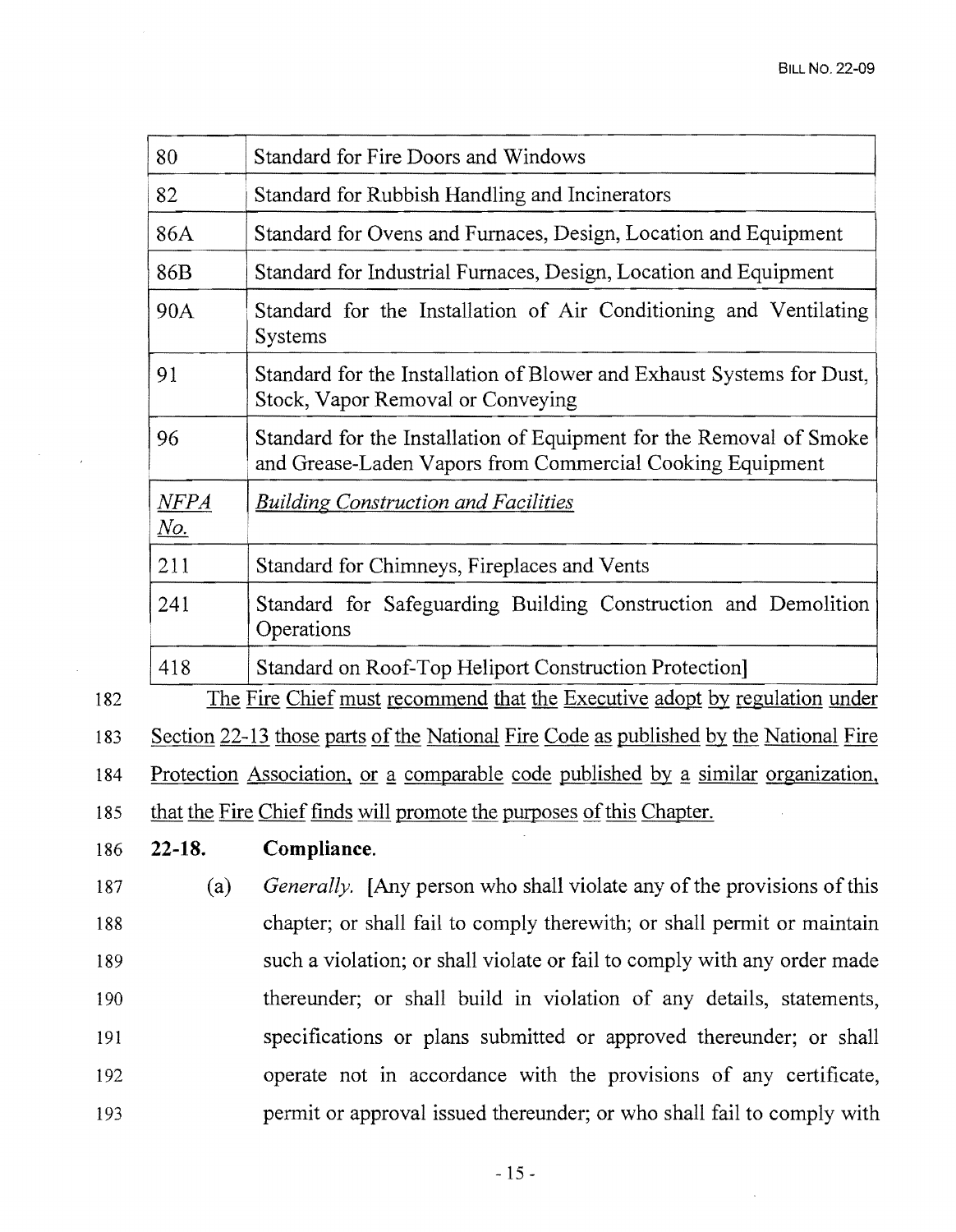194 such an order as affinned or modified by the board of appeals within 195 the time fixed therein shall severally for each and every violation and 196 noncompliance respectively, be guilty of a misdemeanor. The 197 imposition of a penalty for any violation shall not excuse the violation 198 nor shall the violation be pennitted to continue. Prosecution or lack 199 thereof of either the owner, occupant, or the person in charge shall not 200 be deemed to relieve any of the others. A person has committed a 201 Class A violation if that person violates, permits a violation of, or 202 does not comply with:

- 203 (1) this Chapter;
- 204 (2) an order issued under this Chapter;
- 205 (3) any building specification or plan approved under this Chapter; 206 <u>or</u>

207 (4) any certificate, permit, or approval issued under this Chapter.

208 (b) *Orders or notices.* [Any order or notice issued or served as provided 209 in this code shall be complied with by the owner, operator, occupant 210 or other person responsible for the condition or violation to which the 211 order or notice pertains. Every order or notice shall set forth a time 212 limit for compliance dependent upon the hazard and danger created by 213 the violation. In cases of extreme danger to persons or property 214 immediate compliance shall be required. If the building or other 215 premises is owned by one person and occupied by another, under 216 lease or otherwise, and the order or notice requires additions or 217 changes in the building or premises such as would immediately 218 become real estate and be the property of the owner of the building or 219 premises, such order or notice shall be complied with by the owner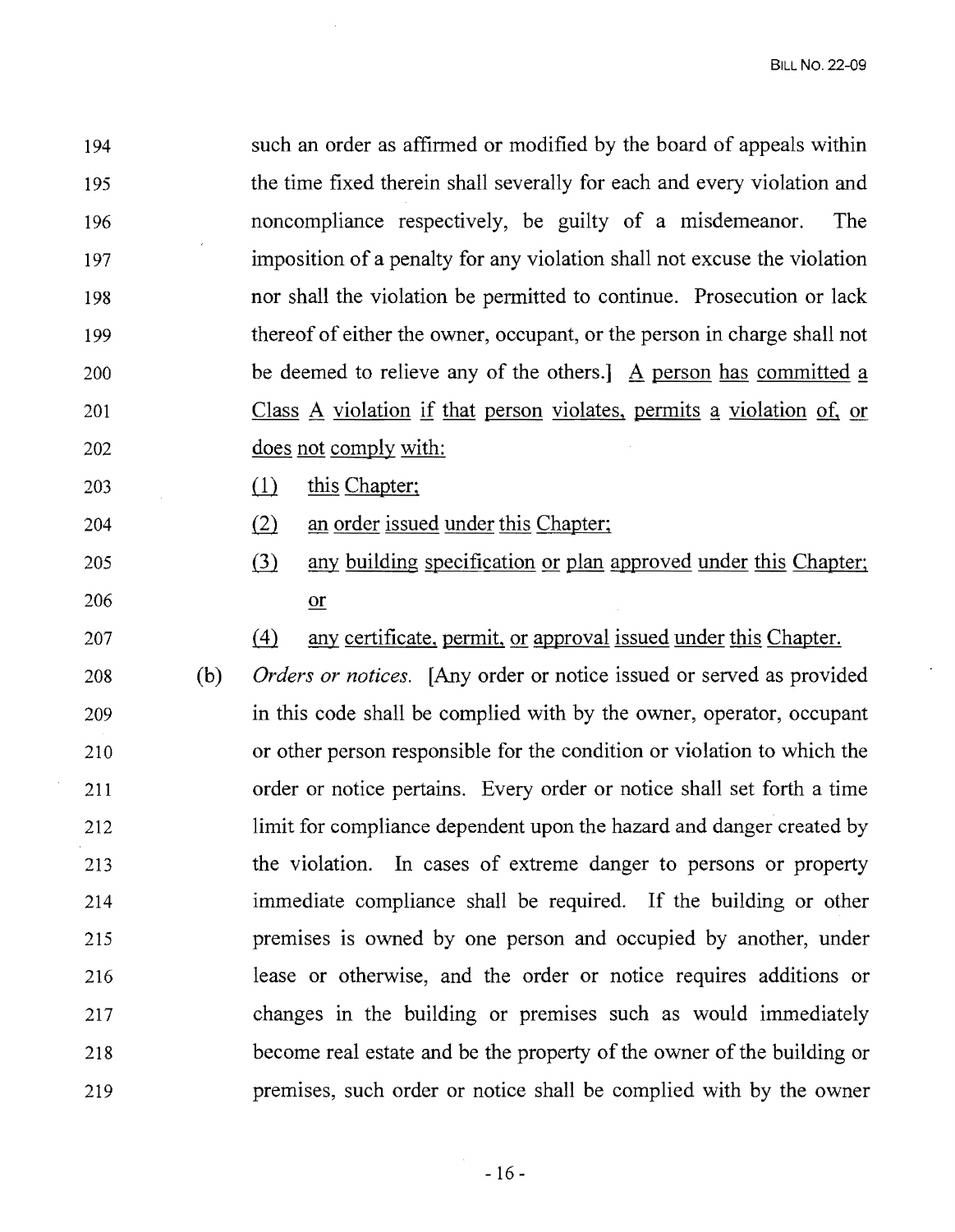$\sim 10^6$ 

 $\hat{\mathcal{A}}$ 

| 220 |     |          |         | unless the owner and occupant have otherwise agreed between                |
|-----|-----|----------|---------|----------------------------------------------------------------------------|
| 221 |     |          |         | themselves, in which event the occupant shall comply.                      |
| 222 |     | (1)      |         | <u>Any order or notice regarding a condition or violation which</u>        |
| 223 |     |          |         | <u>must be corrected must:</u>                                             |
| 224 |     |          | (A)     | set a deadline for compliance that is based on the danger                  |
| 225 |     |          |         | created by the condition or violation;                                     |
| 226 |     |          | (B)     | be complied with by the owner and any other person                         |
| 227 |     |          |         | responsible for the condition or violation; and                            |
| 228 |     |          | $\circ$ | require immediate compliance if the condition or                           |
| 229 |     |          |         | violation presents an extreme danger to any person or                      |
| 230 |     |          |         | property.                                                                  |
| 231 |     | (2)      |         | If the property is occupied by a person other than the owner, the          |
| 232 |     |          |         | <u>owner is responsible for compliance with the order or notice</u>        |
| 233 |     |          |         | unless within 5 days after the order or notice is issued:                  |
| 234 |     |          | (A)     | the owner and occupant agree that the occupant will                        |
| 235 |     |          |         | <u>comply with the order or notice; and</u>                                |
| 236 |     |          | (B)     | the owner and occupant notify the Fire Chief of this                       |
| 237 |     |          |         | decision.                                                                  |
| 238 | (c) |          |         | <i>Unauthorized tag removal.</i> [It shall be a misdemeanor for any person |
| 239 |     |          |         | or user, firm or agent to continue the use of any device or appliance      |
| 240 |     |          |         | which has been tagged under section $22-16(c)$ , unless written            |
| 241 |     |          |         | authority to remove such tag is given by the director. Removing or         |
| 242 |     |          |         | mutilating the tag shall be deemed a misdemeanor.] $\Delta$ person has     |
| 243 |     |          |         | committed a Class A violation if that person:                              |
| 244 |     | $\Omega$ |         | continues using any device or appliance that was tagged under              |
| 245 |     |          |         | <u>Section 22-16; or</u>                                                   |
| 246 |     | (2)      |         | removes the tag without written permission of the Fire Chief.              |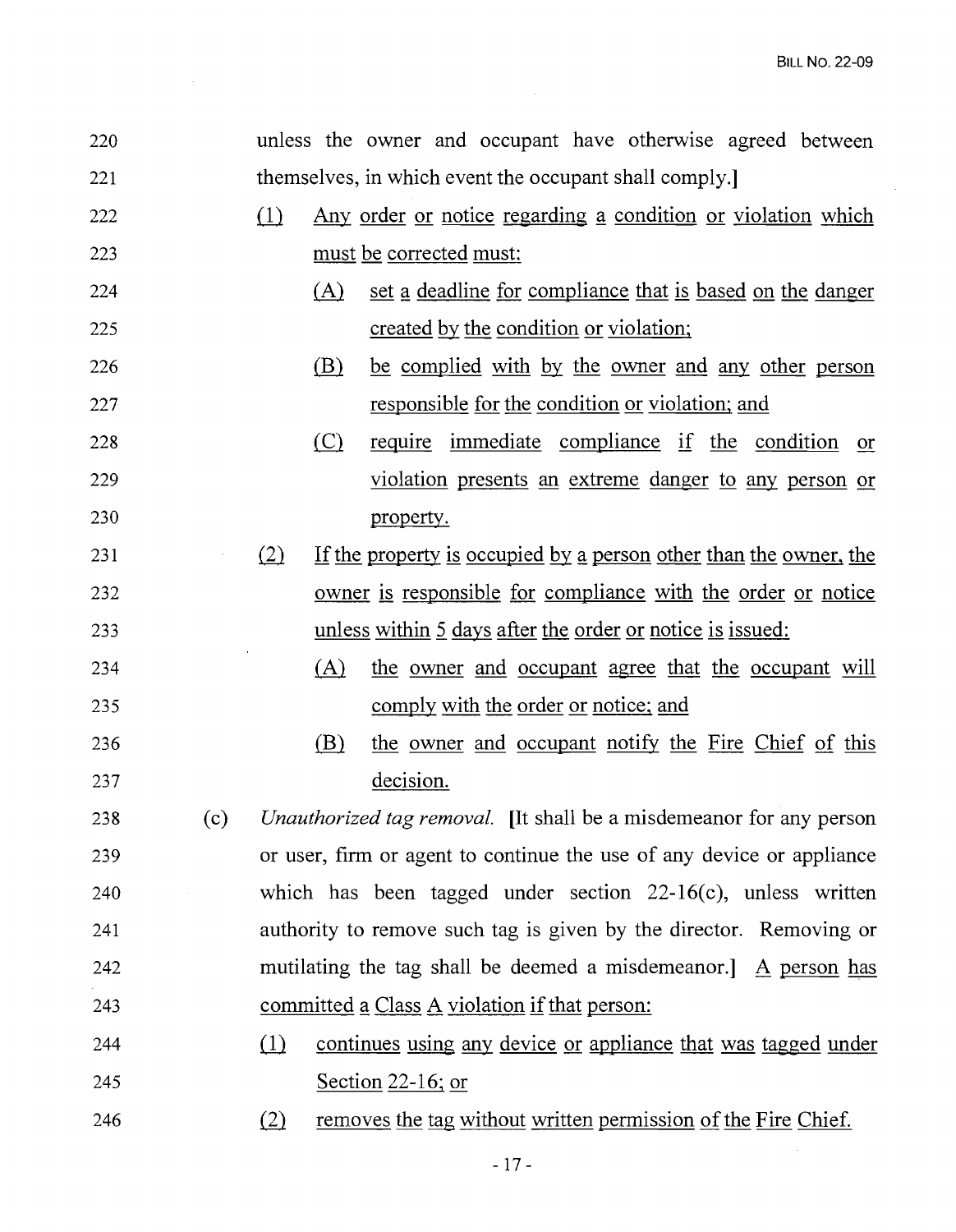#### 247 **22-21. [Appeals] [[Reserved]] Appeals.**

- $248$  [(a) 249 250 251 252 253 254 255 256 257 *From orders.* Any person aggrieved by an order issued under this chapter may appeal within the abatement period but not to exceed ten (10) days from such order to the county board of appeals pursuant to sections 2-108 to 2-116 of the County Code. Such appeal shall not stay execution of the order more than ten (10) days, unless the board of appeals shall grant further stay upon application of the person filing the appeal. No stay of execution shall be permitted for any order issued pursuant to this chapter that requires immediate compliance, unless a court of competent jurisdiction shall order such stay of execution.
- 258 (b) 259 260 261 262 *Decisions of department.* Any person aggrieved by the issuance, denial, renewal or revocation of a permit, license, certificate or any other decision of the department made hereunder may appeal to the county board of appeals, which after hearing upon notice shall have authority to affirm, modify or reverse the order or decision made.]
- $263$  (a) 264 265 266 267 268 Any person aggrieved by the issuance, denial, renewal, amendment, suspension, or revocation of a permit. license, or certificate under this Chapter may appeal to the County Board of Appeals within 10 days after the permit, license, or certificate is issued. denied, renewed, amended, suspended, or revoked. After notice and hearing, the Board may affirm, modify. or reverse the action taken.
- 269 (b) 270 271 272 273 If a party is aggrieved by a final decision of the Board under this Chapter, the party may seek judicial review of the decision in the Circuit Court under the applicable Maryland Rules of Procedure governing judicial review of administrative agency decisions. A party aggrieved by the decision of the Circuit Court may appeal that decision to the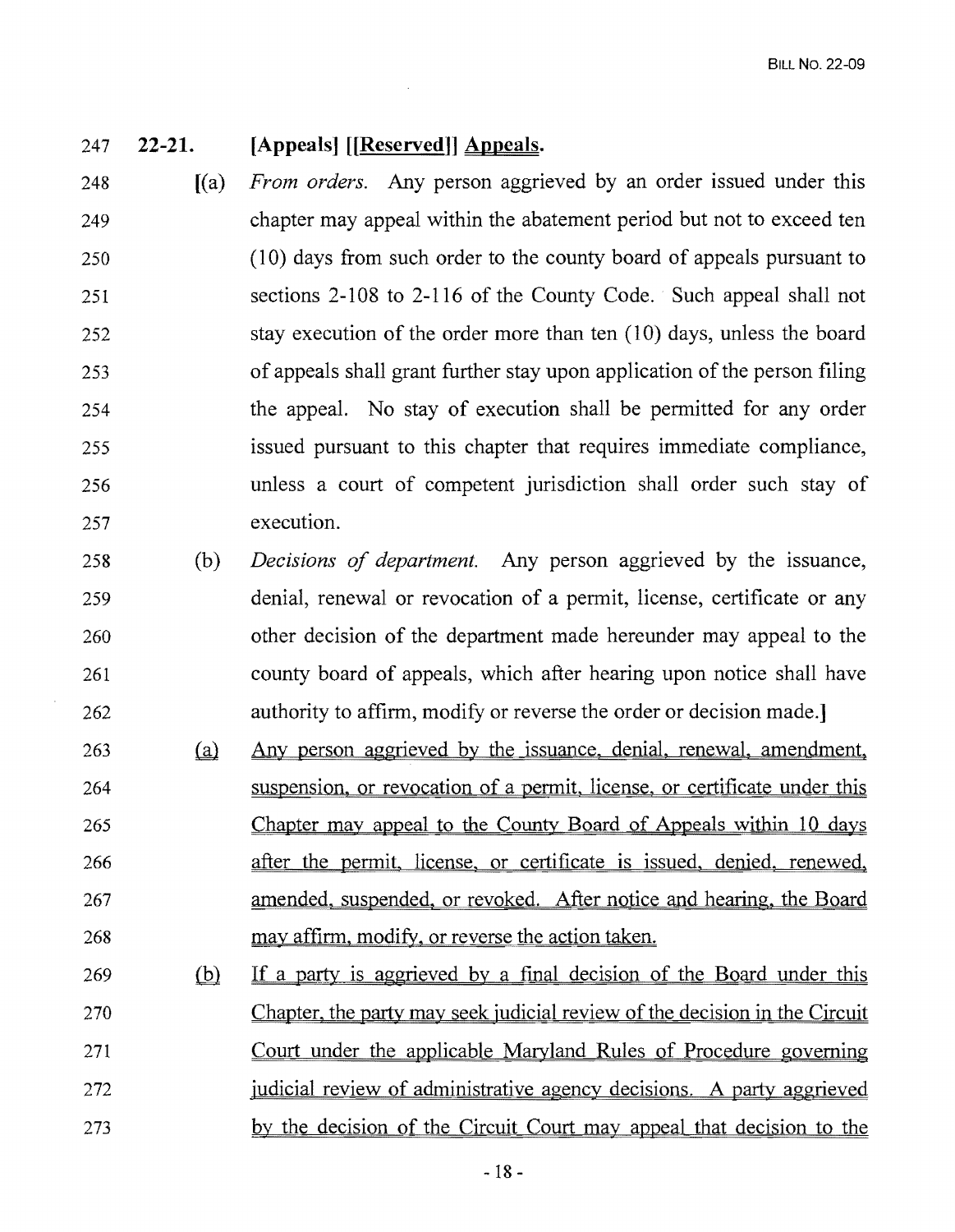- 274 Court of Special Appeals. 275 (c) Unless the court reviewing the Board's decision orders a stay, the 276 decision remains in effect until a final decision of the court. 277 22-27. [Permits and certificates of approval for] Approval of fire detection 278 systems and devices. 279  $\begin{array}{ccc} \ast & \ast & \ast \\ \end{array}$ 280 [(f) *Appeals.* If a certificate of approval or permit required by this Section 281 has been denied, the applicant may appeal to the County Board of 282 Appeals under Section 22-21.] 283 Chapter 48. SOLID [WASTES] WASTE (TRASH).  $284$  48-26. [Same] Permits and licenses - Fees. 285  $\begin{matrix} * & * \end{matrix}$   $\begin{matrix} * & * \end{matrix}$ 286 48-27. [Same] Permits and licenses - Refusal to renew; revocation or 287 suspension.  $288$  \* \* \* \* 289 48-28. [Appeals from orders and decisions under chapter] Permits and  $290$  licenses  $-$  Appeals. 291 [The county board of appeals shall have full authority to hear testimony and 292 decide all appeals taken from decisions or orders of the director under this 293 chapter.] Any person aggrieved by the issuance, denial, renewal, suspension~ or 294 revocation of a permit or license [or any other decision or order of the director 295 made] under this Chapter may appeal to the [county board of appeals] County 296 Board of Appeals within [ten (10)] 10 days [from such order or decision] after the 297 action is taken. [Upon notice, after hearing, the board shall have authority to] The 298 Board may affirm, remand, modify, or reverse the [order or decision of the
	- $-19-$

299 director] action of the Department. [Such] An appeal [shall] to the Board must not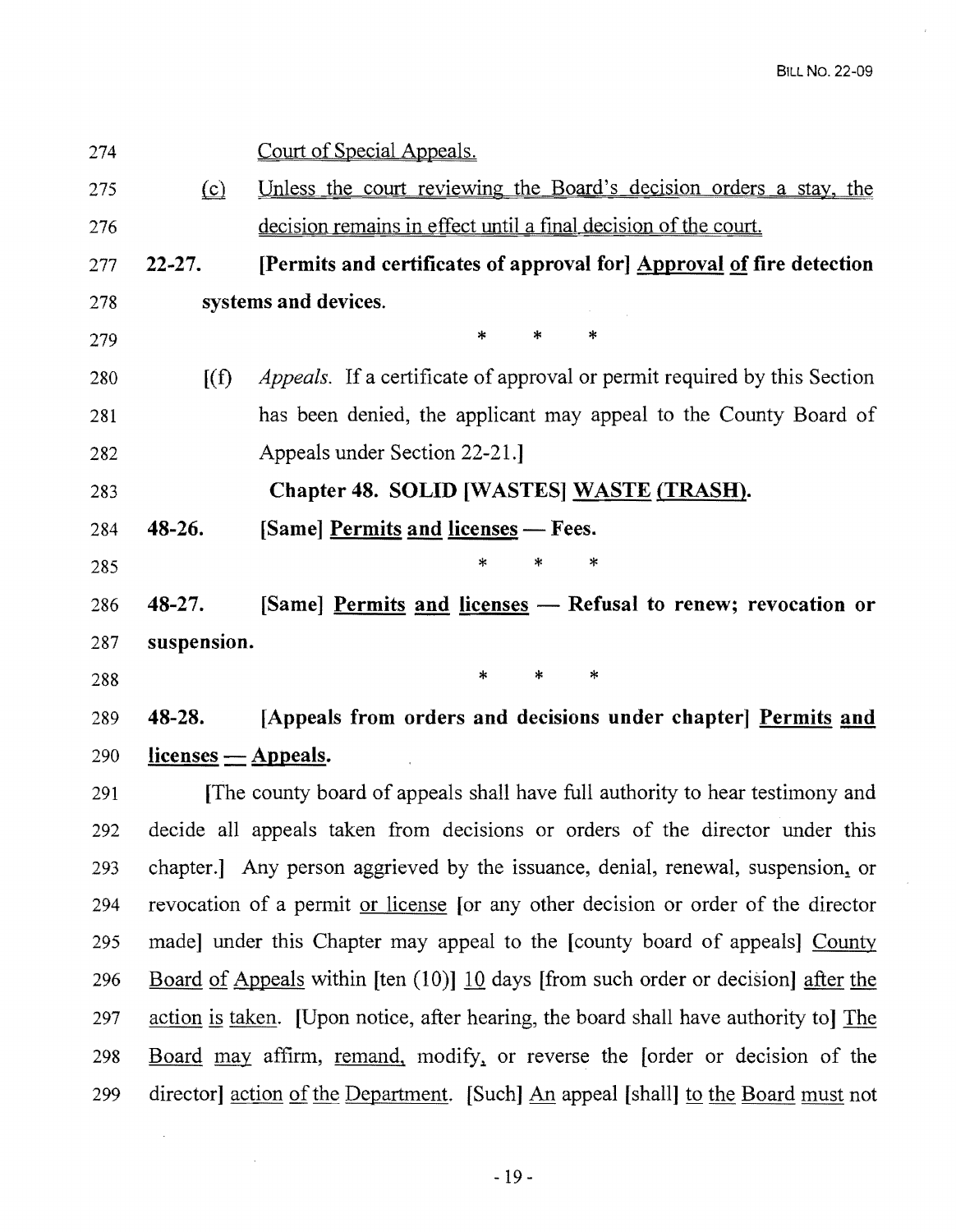300 stay [execution of] the [order] action unless the [board] Board, upon application, 301 [shall grant] grants a stay of [such order] the action.

# 302 **49-9. Removal of items that [obstruct the vision of motorists on public** 303 **highways or] interfere with the use of public rights-of-way.**

304

305 [(b) *Petition for hearings.* Any person aggrieved by any order issued under 306 this Section may, within 10 days after receiving the order, petition in 307 writing for a hearing before the Board of Appeals. Within 30 days 308 after receiving a petition, the Board must hold a hearing. The Board 309 may affirm, modify or rescind the order. The County must not 310 remove any obstruction or enforce any order issued under this Section 311 until either:

312 (1) the Board has affirmed the order; or

 $\begin{array}{ccc} \ast & \ast & \ast \end{array}$ 

313 (2) the time to petition for a hearing has expired and no petition 314 was filed.] Reserved.

315 **\*** \* \* \*

- 316 **58-6. [Appeals] Reserved.**
- 317 [(a) The County Board of Appeals may hear testimony and decide all 318 appeals of decisions or orders of the director under this chapter.
- 319 [(b) Any person aggrieved by any decision or order of the director under 320 this chapter may appeal to the County Board of Appeals within 10 321 days after the order or decision is issued.]
- 322 [(c) After notice and hearing, the board may affirm, modify, or reverse the 323 order or decision of the director.

# 324 [(d) An appeal does not stay execution of an order unless the board, on 325 application, grants a stay.]